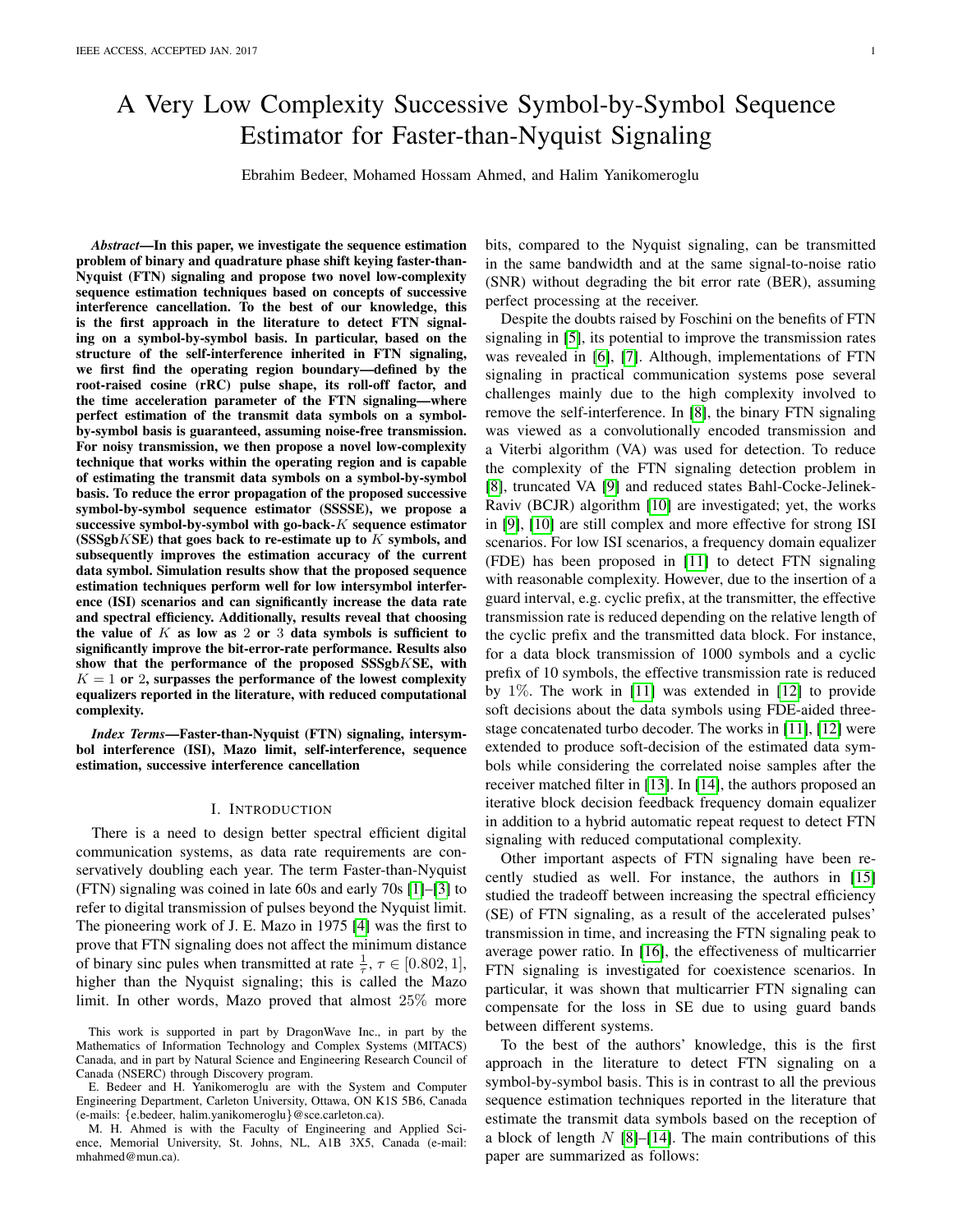<span id="page-1-2"></span>

Fig. 1: Block diagram of FTN signaling.

- We exploit the structure of the self-interference inherited in binary and quadrature phase shift keying (BPSK and QPSK) FTN signaling to find the operating region boundary where perfect data symbols estimation on a symbolby-symbol basis is guaranteed, assuming noise-free transmission. The operating region boundary is defined by the root-raised cosine (rRC) pulse shape, its roll-off factor β, and the time acceleration parameter  $τ$  of the FTN signaling.
- For noisy transmission, we propose a successive symbolby-symbol sequence estimator (SSSSE) that works within the operating region and is capable of estimating the transmit data symbols in a low-complexity manner.
- We additionally propose a successive symbol-by-symbol with go-back- $K$  sequence estimator (SSSgb $KSE$ ) to reduce the error propagation effect of the proposed SSSSE. The proposed SSSgbKSE can go back to re-estimate up to  $K$  data symbols (based on the knowledge of the current data symbol and its previous  $K-1$  data symbols), and subsequently improves the estimation accuracy of the current data symbol (based on the re-estimation of the previous  $K$  data symbols).
- Simulation results show the effectiveness of the proposed SSSSE and SSSgbKSE techniques for low ISI scenarios to considerably increase the data rate and SE. Additionally, results reveal that for low ISI scenarios choosing the value of  $K$  as low as 2 or 3 data symbols is sufficient to significantly improve the BER performance. Results also show that the proposed SSSgbKSE, with  $K = 1$ or 2, outperforms the lowest complexity equalization techniques reported in the open literature, with reduced computational complexity.

The remainder of this paper is organized as follows. Section [II](#page-1-0) presents the system model of the FTN signaling. The proposed SSSSE is discussed in Section [III,](#page-1-1) while the proposed SSSgbKSE is introduced in Section [IV.](#page-4-0) Section [V](#page-5-0) provides the performance results of our proposed sequence estimation techniques, and finally the paper is concluded in Section [VI](#page-6-12)

#### II. FTN SIGNALING SYSTEM MODEL

<span id="page-1-0"></span>Fig. [1](#page-1-2) shows a block diagram of a communication system employing FTN signaling. Data bits to be transmitted are gray mapped<sup>[1](#page-1-3)</sup> to data symbols through the bits-to-symbols mapping

<span id="page-1-3"></span><sup>1</sup>It is worthy to mention that there may exist other bits-to-symbol mapping schemes that result in better performance of the FTN signaling; however, investigating such schemes are out of the scope of this paper.

block. Data symbols are transmitted, through the rRC transmit filter block, faster than Nyquist signaling, i.e., every  $\tau T$ , where  $0 < \tau \leq 1$  is the time packing/acceleration parameter and T is the symbol duration. A possible receiver structure is shown in Fig. [1,](#page-1-2) where the received signal is passed through a filter matched to the rRC transmit filter followed by a sampler. Since the transmission rate of the transmit pulses carrying the data symbols intentionally violate the Nyquist criterion, ISI occurs between the received samples. Accordingly, sequence estimation techniques are needed to remove the ISI and to estimate the transmitted data symbols. The estimated data symbols are finally gray demapped to the estimated received bits.

The transmitted signal  $s(t)$  of the FTN signaling shown in Fig. [1](#page-1-2) can be written in the form

$$
s(t) = \sqrt{E_s} \sum_{n=1}^{N} a_n p(t - n\tau T), \qquad 0 < \tau \le 1,\tag{1}
$$

where N is the total number of transmit data symbols,  $a_n$ ,  $n =$  $1, \ldots, N$ , is the independent and identically distributed data symbols,  $E_s$  is the data symbol energy,  $p(t)$  is a unit-energy pulse, i.e.,  $\int_{-\infty}^{\infty} |p(t)|^2 dt = 1$ , and  $1/(\tau T)$  is the signaling rate. The received FTN signal in case of additive white Gaussian noise (AWGN) channel is written as

$$
y(t) = s(t) + n(t),\tag{2}
$$

where  $n(t)$  is a zero mean complex valued Gaussian random variable with variance  $\sigma^2$ . A possible receiver architecture for FTN signaling is to use a filter matched to  $p(t)$ ; thus the received signal after the matched filter can be written as

$$
y(t) = \sqrt{E_s} \sum_{n=1}^{N} a_n g(t - n\tau T) + w(t),
$$
 (3)

where  $g(t) = \int p(x)p(x - t)dx$  and  $w(t) = \int n(x)p(x - t)dx$  $t)dx$ . Assuming perfect timing synchronization between the transmitter and the receiver, the received FTN signal  $y(t)$ is sampled every  $\tau T$  and the kth received sample can be expressed as

<span id="page-1-4"></span>
$$
y_k = y(k\tau T)
$$
  
=  $\sqrt{E_s} \sum_{n=1}^{N} a_n g(k\tau T - n\tau T) + w(k\tau T)$   
=  $\underbrace{\sqrt{E_s} a_k g(0)}_{\text{desired symbol}} + \underbrace{\sqrt{E_s} \sum_{n=1, n \neq k}^{N} a_n g((k - n)\tau T)}_{\text{ISI from adjacent symbols}} + w(k\tau T)$ . (4)

The optimal detector of the FTN signaling in [\(4\)](#page-1-4) in terms of minimizing the block-error-rate is the maximum likelihood sequence estimation; however, its NP-hard computational complexity is prohibitive for practical implementations. In the following, we discuss and propose very low complexity symbol-by-symbol sequence estimators for BPSK and QPSK FTN signaling.

# <span id="page-1-1"></span>III. SUCCESSIVE SYMBOL-BY-SYMBOL SEQUENCE ESTIMATION (SSSSE)

As discussed earlier, all the previous FTN signaling sequence estimation techniques reported in the literature estimate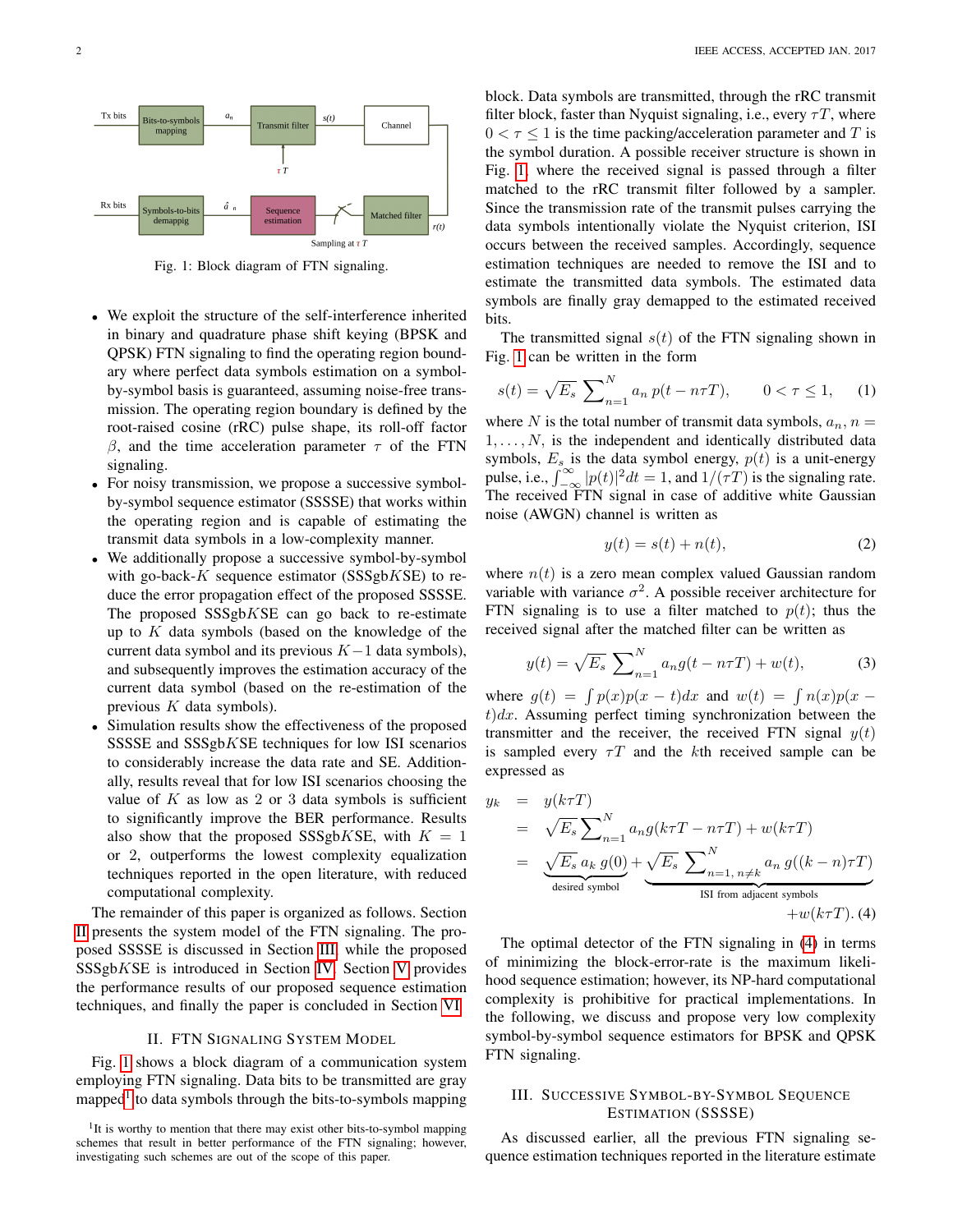<span id="page-2-0"></span>

| $\boldsymbol{y}$                    | $\hspace*{0.4em} = \hspace*{0.4em}$ | $\bm{G}$ $\bm{a}$                    |                      |                                                                                 |                      |                       |                                                                                                                                                                               |                                        |                             |                        |                              |  |  |
|-------------------------------------|-------------------------------------|--------------------------------------|----------------------|---------------------------------------------------------------------------------|----------------------|-----------------------|-------------------------------------------------------------------------------------------------------------------------------------------------------------------------------|----------------------------------------|-----------------------------|------------------------|------------------------------|--|--|
| $y_1$<br>$y_2$                      |                                     | $\lceil G_{1,1} \rceil$<br>$G_{1,2}$ | $G_{1,2}$ $G_{1,3}$  | $G_{1,1}$ $G_{1,2}$ $G_{1,3}$                                                   | $\sim$ $\sim$ $\sim$ | $G_{1,L}$<br>$\ldots$ | $\hspace{0.1em} 0$<br>$G_{1,L}$                                                                                                                                               | $\theta$<br>$\overline{0}$             | U<br>$\overline{0}$         | $\overline{0}$         | $a_1$<br>$a_2$               |  |  |
| $y_3$                               |                                     |                                      |                      | $\begin{vmatrix} G_{1,3} & G_{1,2} & G_{1,1} & G_{1,2} & G_{1,3} \end{vmatrix}$ |                      |                       | $\sim$ . $\sim$                                                                                                                                                               | $G_{1,L}$                              | $\overline{0}$              | $\overline{0}$         | $a_3$                        |  |  |
| $\bullet$<br>$\bullet$<br>$\bullet$ |                                     |                                      |                      |                                                                                 |                      |                       | $\label{eq:2.1} \mathcal{L}^{\mathcal{A}}(\mathcal{A})=\mathcal{L}^{\mathcal{A}}(\mathcal{A})=\mathcal{L}^{\mathcal{A}}(\mathcal{A})=\mathcal{L}^{\mathcal{A}}(\mathcal{A}).$ | $\mathcal{O}(\mathcal{O}_\mathcal{A})$ | $\ddot{\phantom{a}}$ .      | $\ddot{\phantom{a}}$ . | $\mathcal{L}_{\mathrm{eff}}$ |  |  |
| $y_k$                               |                                     | $\cdots$                             | $\sim$ $\sim$ $\sim$ |                                                                                 |                      |                       | $G_{1,3}$ $G_{1,2}$ $G_{1,1}$ $G_{1,2}$                                                                                                                                       | $G_{1,3}$                              | $\cdots$                    | $\cdots$               | $a_k$                        |  |  |
| $\bullet$<br>$\ddot{\phantom{0}}$   |                                     |                                      |                      | $\mathcal{O}(\mathcal{O}_\mathcal{A})$ . The set of $\mathcal{O}_\mathcal{A}$   |                      |                       | $\mathcal{L}_{\mathcal{A}}$                                                                                                                                                   | $\mathcal{L}_{\mathcal{L}}$            | $\mathcal{L}_{\mathcal{L}}$ |                        |                              |  |  |
| $y_N$                               |                                     | $\theta$                             | $\overline{0}$       | $0 \longrightarrow 0$                                                           | $\overline{0}$       | $G_{1,L}$             | $\sim 100$                                                                                                                                                                    | $G_{1,3}$                              | $G_{1,2}$                   | $G_{1,1}$              | $a_N$                        |  |  |

the transmit data symbols based on the reception of a block of length  $N$  [\[8\]](#page-6-6)–[\[14\]](#page-7-0). In this section, we propose a novel SSSSE that estimates the transmit data symbols on a symbolby-symbol basis.

The key enabler behind the proposed SSSSE is an observation about an operation region of BPSK and QPSK FTN signaling, where perfect estimation of data symbols on a symbol-by-symbol basis is guaranteed for noise-free transmission. The boundary of this operation region is defined by the rRC pulse shape, its roll-off factor  $\beta$ , and the time acceleration parameter  $\tau$ . To explain the basic idea of the observation that lead to the proposed SSSSE, let us rewrite [\(4\)](#page-1-4) in a vector form for noise-free transmission as where  $G$ is the ISI matrix,  $G_{n,n'} = g((n - n')\tau T)$  represents the ISI between data symbols *n* and  $n'$ , and  $L - 1$  is the length of the one-sided ISI. As can be seen in [\(5\)](#page-2-0), each received sample value, i.e.,  $y_k$ , is affected by ISI in the form of an accumulated weighted sum of up to  $2L-2$  adjacent data symbols. This ISI depends on the rRC pulse shape, its roll-off factor  $\beta$ , and the time acceleration parameter  $\tau$  of the FTN signaling. Following [\(5\)](#page-2-0), the kth received sample is expressed as

$$
y_k = \underbrace{G_{1,L} a_{k-L+1} + \ldots + G_{1,2} a_{k-1}}_{\text{ISI from previous } L-1 \text{ symbols}} + \underbrace{G_{1,1} a_k}_{\text{Current symbol to be estimated}} + \underbrace{G_{1,2} a_{k+1} + \ldots + G_{1,L} a_{k+L-1}}_{\text{ISI from upcoming } L-1 \text{ symbols}} \cdot (6)
$$

Hence, to detect the kth transmit symbol  $a_k$  from the kth received sample  $y_k$ , we need to remove the interference from the previously detected  $L-1$  data symbols  $a_{k-1}, \ldots, a_{k-L+1}$  and from the upcoming  $L - 1$  (and yet undetected) data symbols  $a_{k+1}, \ldots, a_{k+L-1}$ . That said, the main challenge is how to handle the interference from the upcoming  $L-1$  data symbols, while still estimating the current data symbol  $a_k$  based on a symbol-by-symbol basis. In the following, we explain how to handle the interference from the upcoming  $L-1$  data symbols for the case of BPSK and QPSK FTN signaling. The same idea can be extended to higher constellations as well.

### *A. Binary Phase Shift Keying FTN Signaling*

For BPSK FTN signaling, the perfect reconstruction condition is outlined in Lemma [1](#page-2-1) below.

<span id="page-2-1"></span>Lemma 1. *Perfect estimation condition for BPSK FTN signaling for noise-free transmission.*

<span id="page-2-3"></span>

Fig. 2: Explanation of the basic idea of the proposed SSSSE.

*Regardless the value of the current data symbol*  $a_k$ , the *upcoming*  $L-1$  *data symbols*  $a_{k+1}, \ldots, a_{k+L-1}$ *, and the value of* L*, the following inequality holds for a certain range of* τ *and* β*:*

<span id="page-2-2"></span>
$$
|G_{1,1} a_k| > |G_{1,2} a_{k+1} + \ldots + G_{1,L} a_{k+L-1}|.
$$
 (7)

*Proof:* the range of  $\tau$  and  $\beta$  that satisfies the perfect estimation condition in [\(7\)](#page-2-2) can be found by a simple numerical search on the upcoming  $L - 1$  data symbols  $a_{k+1}, \ldots, a_{k+L-1}$  that will result in the worst ISI contribution to the current data symbol  $a_k$  as follows. The worst ISI scenario for the estimation of  $a_k$  occurs when the upcoming  $L - 1$  data symbols  $a_{k+1},..., a_{k+L-1}$  are chosen such that  $G_{1,2} a_{k+1}, \ldots, G_{1,L} a_{k+L-1}$  has an opposite sign to  $G_{1,1} a_k$ . In other words, based on the signs of  $G_{1,2}, \ldots, G_{1,L}$ , the data symbols  $a_{k+1}, \ldots, a_{k+L-1}$  are chosen such that the ISI to the kth received sample is maximized. This can be illustrated with the help of Fig. [2,](#page-2-3) where the kth transmit data symbol  $a_k$  is affected by the interference from the upcoming  $L - 1 = 3$ transmit data symbols. Without loss of generality, we assume that the k transmit data symbol  $a_k$  in Fig. [2](#page-2-3) (a) is +1. Given that the signs of  $G_{1,2}, G_{1,3}$ , and  $G_{1,4}$  are positive, negative, and negative respectively, then the worst interference affecting  $a_k$  will occur when  $a_{k+1} = -1$ ,  $a_{k+2} = 1$ , and  $a_{k+3} = 1$  such that  $G_{1,2} a_k$ ,  $G_{1,3} a_{k+1}$ , and  $G_{1,4} a_{k+2}$  are all negative values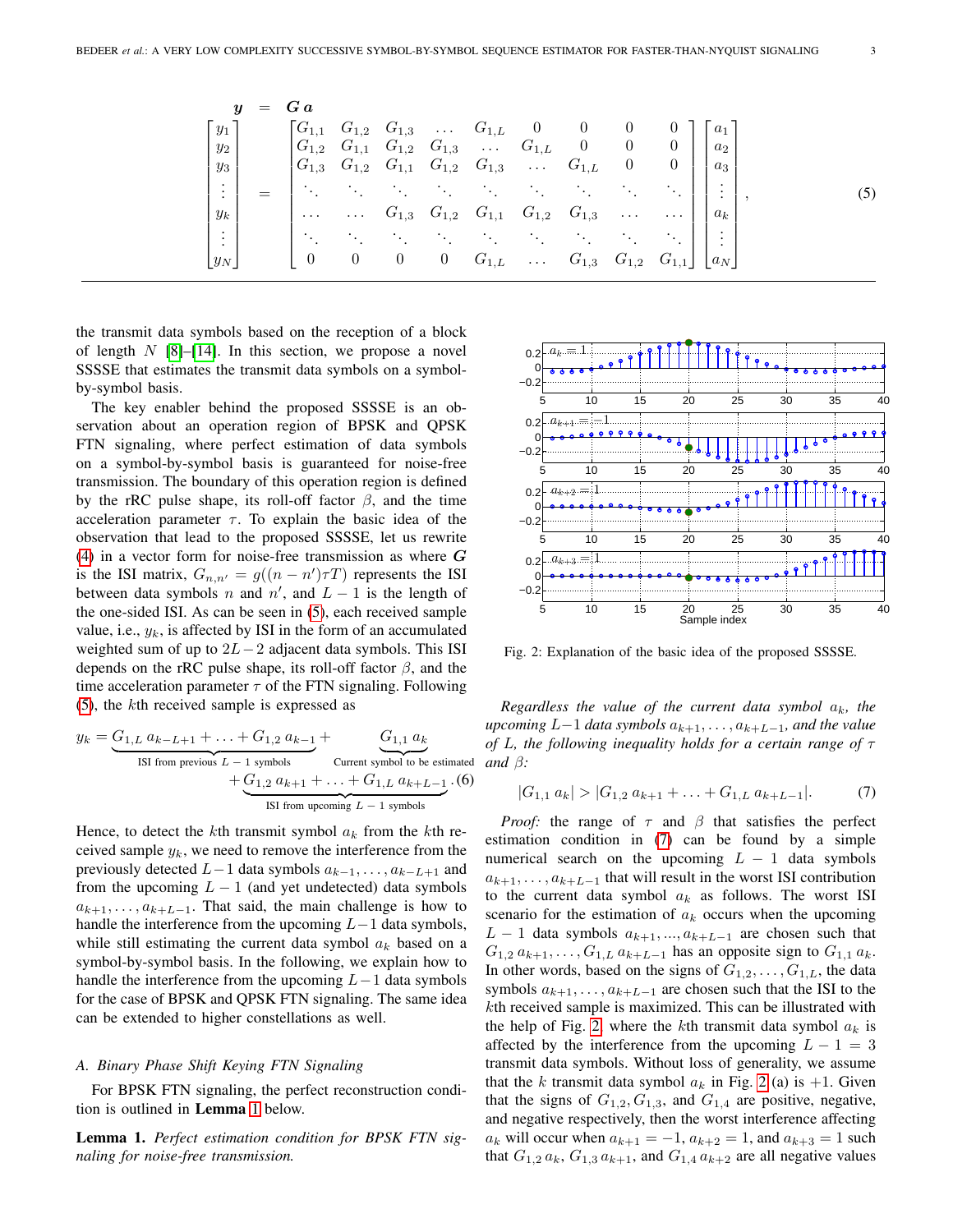(i.e., opposite to  $a_k$ ), and hence, the interference to the kth data symbol, i.e.,  $G_{1,2} a_k + G_{1,3} a_{k+1} + G_{1,4} a_{k+2}$ , is maximized. On the other hand, if the kth transmit data symbol  $a_k$  is  $-1$ , then we choose  $a_{k+1} = 1$ ,  $a_{k+2} = -1$ , and  $a_{k+3} = -1$ such that  $G_{1,2}$   $a_k$ ,  $G_{1,3}$   $a_{k+1}$ , and  $G_{1,4}$   $a_{k+2}$  have all positive values (i.e., opposite to  $a_k$ ), and hence, the interference to the kth data symbol, i.e.,  $G_{1,2} a_k + G_{1,3} a_{k+1} + G_{1,4} a_{k+2}$ , is maximized.

### *B. Quadrature Phase Shift Keying FTN Signaling*

Similar to the discussion of the BPSK FTN signaling, the perfect estimation condition for QPSK FTN signaling is outlined in Lemma [2](#page-3-0) below.

<span id="page-3-0"></span>Lemma 2. *Perfect estimation condition for QPSK FTN signaling for noise-free transmission.*

*Regardless the value of the current data symbol*  $a_k$ *, the upcoming*  $L-1$  *data symbols*  $a_{k+1}, \ldots, a_{k+L-1}$ *, and the value of* L*, the following inequality holds for a certain range of* τ *and* β*:*

$$
|G_{1,1} \mathcal{R}{a_k}| > |G_{1,2} \mathcal{R}{a_{k+1}} + \ldots + G_{1,L} \mathcal{R}{a_{k+L-1}}|, (8)
$$
  

$$
|G_{1,1} \mathcal{S}{a_k}| > |G_{1,2} \mathcal{S}{a_{k+1}} + \ldots + G_{1,L} \mathcal{S}{a_{k+L-1}}|, (9)
$$

where  $\Re\{\cdot\}$  and  $\Im\{\cdot\}$  are the real and imaginary parts of a *complex number.*

*Proof:* Lemma [2](#page-3-0) can be proved similar to Lemma [1;](#page-2-1) hence, the proof is omitted to avoid unnecessary repetitions.

#### *C. Finding the Operation Region Boundary*

To find the range of  $\beta$  and  $\tau$  such that the perfect estimation conditions in Lemma [1](#page-2-1) and Lemma [2](#page-3-0) hold, and hence, perfect estimation of data symbols on symbol-by-symbol basis is guaranteed for noise-free transmission, we perform the following offline search. For BPSK FTN signaling and for a certain value of  $\beta$  and  $\tau$  and the ISI samples between adjacent symbols, i.e.  $G_{1,1}, \ldots, G_{1,L}$ , we select the upcoming  $L-1$  symbols  $a_{k+1}, \ldots, a_{k+L-1}$  according to the the signs of  $G_{1,2}, \ldots, G_{1,L}$ , respectively. For instance, for the case of  $a_k = +1$ , the upcoming  $L-1$  data symbols  $a_{k+1}, \ldots, a_{k+L-1}$ are selected to be of opposite sign to  $G_{1,2}, \ldots, G_{1,L}$ , respectively. On the other hand, for the case of  $a_k = -1$ , the upcoming  $L-1$  data symbols  $a_{k+1}, \ldots, a_{k+L-1}$  are selected to be of the same sign to  $G_{1,2}, \ldots, G_{1,L}$ , respectively. We note that  $G_{1,2} a_{k+1} + \ldots + G_{1,L} a_{k+L-1}$  represents the worst ISI that can affect the kth transmit data symbol  $a_k$ . Then, we gradually decrease the value of  $\tau$  until **Lemma** [1](#page-2-1) and **Lemma** [2](#page-3-0) are violated. We follow similar approach for the case of QPSK FTN signaling to find the value of  $\tau$ . This is formally expressed as follows:

*Algorithm 1:* Finding the Operation Region Boundary

- 1) Input: rRC pulse shape and its roll-off factor  $\beta$ .
- 2) Initialize the value of  $\tau = 1$ .
- 3) Calculate the values of  $G_{1,1}, \ldots, G_{1,L}$ .
- 4) Select  $a_{k+1}, \ldots, a_{k+L-1}$  to have the same signs as  $G_{1,1}, \ldots, G_{1,L}$ , respectively.
- 5) Decrease the value of  $\tau$  until the perfect estimation conditions in Lemma [1](#page-2-1) and Lemma [2](#page-3-0) are violated.

<span id="page-3-1"></span>TABLE I: Operating region boundary and the SE bound.

| β        | $\tau$ | SE bound (bits/sec/Hz)<br><b>BPSK FTN</b> | SE bound (bits/sec/Hz)<br><b>OPSK FTN</b> |  |  |  |
|----------|--------|-------------------------------------------|-------------------------------------------|--|--|--|
| $\theta$ | 0.68   | 1.47                                      | 2.94                                      |  |  |  |
| 0.1      | 0.63   | 1.44                                      | 2.89                                      |  |  |  |
| 0.2      | 0.59   | 1.41                                      | 2.82                                      |  |  |  |
| 0.3      | 0.49   | 1.57                                      | 3.14                                      |  |  |  |
| 0.4      | 0.47   | 1.52                                      | 3.03                                      |  |  |  |
| 0.5      | 0.45   | 1.48                                      | 2.96                                      |  |  |  |
| 0.6      | 0.43   | 1.45                                      | 2.90                                      |  |  |  |
| 0.7      | 0.41   | 1.43                                      | 2.87                                      |  |  |  |
| 0.8      | 0.39   | 1.42                                      | 2.85                                      |  |  |  |
| 0.9      | 0.37   | 1.42                                      | 2.85                                      |  |  |  |
|          | 0.35   | 1.43                                      | 2.86                                      |  |  |  |

## 6) **Output:** Final value of  $\tau$ .

Following *Algorithm 1*, the operation region and the SE bound, where perfect data symbols estimation on a symbolby-symbol basis is guaranteed for noise-free transmission, are summarized in Table [I.](#page-3-1) It is worthy to emphasize that the operating region is found for the noise-free transmission scenario. It is expected that the proposed schemes working in a noisy transmission will give unsatisfactory performance if the operating parameters  $\tau$  and  $\beta$  are selected to be at the edge of the operating region. This is as the noise can easily violate the perfect reconstruction conditions and move the proposed schemes operation outside the operating region. As expected, the operation region boundaries match for both BPSK and QPSK FTN signaling. For the reader's convenience, the operation region and the SE bound of QPSK FTN signaling is plotted in Fig. [3.](#page-4-1)

Under these operating conditions, the  $k$ th data symbol  $a_k$ can be estimated on a symbol-by-symbol basis as follows. First, the contribution from the previous  $L - 1$  data symbols are subtracted from the kth received sample  $y_k$ . Then, the k data symbol  $a_k$  is estimated in the presence of the ISI from the upcoming  $L - 1$  data symbols and thermal noise as

<span id="page-3-3"></span>
$$
\hat{a}_k = \text{quantize} \{ y_k - (G_{1,L} \hat{a}_{k-L+1} + \ldots + G_{1,2} \hat{a}_{k-1}) \}, (10)
$$

where quantize ${x}$  rounds x to the nearest BPSK/QPSK  $symbol{1^2}$  $symbol{1^2}$  $symbol{1^2}$ .

## *D. Proposed SSSSE and Complexity Analysis*

The proposed SSSSE can formally be expressed as follows: *Algorithm 2:* Proposed SSSSE

- 1) Input: rRC pulses shape, its roll-off factor  $\beta$ , and the time acceleration parameter  $\tau$ .
- 2) If  $\beta$  and  $\tau$  belong to the operation region shown in Table [I](#page-3-1) then
- 3)  $\hat{a}_k$  is given as in [\(10\)](#page-3-3)
- 4) End

When compared to Nyquist signaling, the proposed SSSSE requires to subtract the effect of the ISI of the previous  $L -$ 

<span id="page-3-2"></span><sup>&</sup>lt;sup>2</sup>It is worthy to mention that the proposed schemes provide only hard decisions about the data symbols. One possible way to provide soft decisions about the data symbols is to approximate the ISI (from previous and upcoming symbols) as a zero-mean Gaussian process with a given variance according to the ISI term in [\(4\)](#page-1-4). Then assume that the received samples are affected by zero-mean Gaussian process with variance equals to the sum of noise and ISI variances.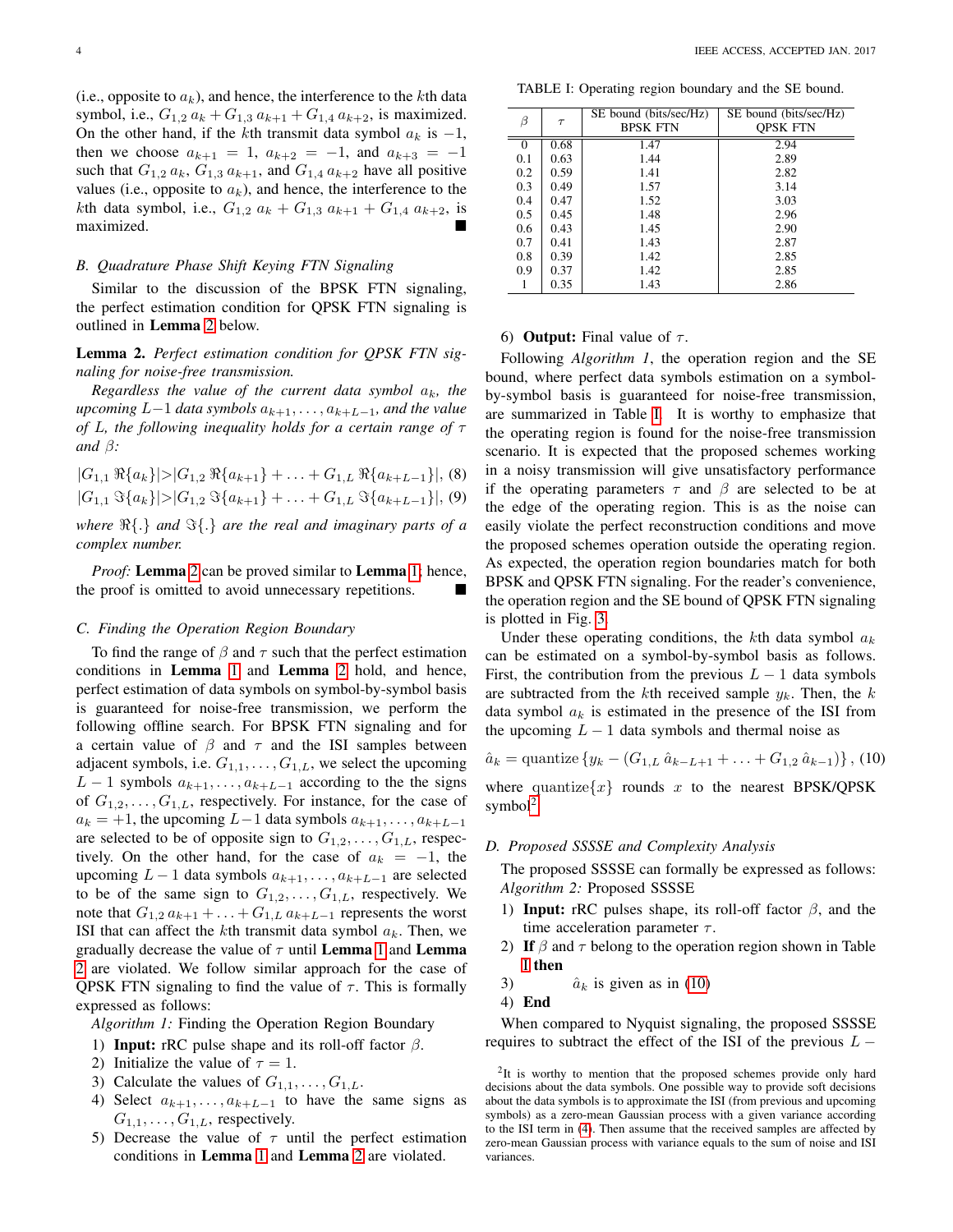$$
\mathfrak{s}
$$

<span id="page-4-2"></span>
$$
\hat{a}_k
$$
 = quantize $\left\{ y_k - (G_{1,L} \hat{a}_{k-L+1} + ... + G_{1,K+1} \hat{a}_{k-K} + ... + G_{1,2} \hat{a}_{k-K+1} + ... + G_{1,K+1} \hat{a}_{k-K+1} + ... + G_{1,K+1} \hat{a}_{k-K+1} + ... + G_{1,K+1} \hat{a}_{k-K+1} + ... + G_{1,K+1} \hat{a}_{k-K+1} + ... + G_{1,K+1} \hat{a}_{k-K+1} + ... + G_{1,K+1} \hat{a}_{k-K+1} + ... + G_{1,K+1} \hat{a}_{k-K+1} + ... + G_{1,K+1} \hat{a}_{k-K+1} + ... + G_{1,K+1} \hat{a}_{k-K+1} + ... + G_{1,K+1} \hat{a}_{k-K+1} + ... + G_{1,K+1} \hat{a}_{k-K+1} + ... + G_{1,K+1} \hat{a}_{k-K+1} + ... + G_{1,K+1} \hat{a}_{k-K+1} + ... + G_{1,K+1} \hat{a}_{k-K+1} + ... + G_{1,K+1} \hat{a}_{k-K+1} + ... + G_{1,K+1} \hat{a}_{k-K+1} + ... + G_{1,K+1} \hat{a}_{k-K+1} + ... + G_{1,K+1} \hat{a}_{k-K+1} + ... + G_{1,K+1} \hat{a}_{k-K+1} + ... + G_{1,K+1} \hat{a}_{k-K+1} + ... + G_{1,K+1} \hat{a}_{k-K+1} + ... + G_{1,K+1} \hat{a}_{k-K+1} + ... + G_{1,K+1} \hat{a}_{k-K+1} + ... + G_{1,K+1} \hat{a}_{k-K+1} + ... + G_{1,K+1} \hat{a}_{k-K+1} + ... + G_{1,K+1} \hat{a}_{k-K+1} + ... + G_{1,K+1} \hat{a}_{k-K+1} + ... + G_{1,K+1} \hat{a}_{k-K+1} + ... + G_{1,K+1} \hat{a}_{k-K+1} + ... + G_{1,K+1} \hat{a}_{k-K+1} + ... + G_{1,K+1} \hat{a}_{k-K+1} + ... + G_{1,K+1} \hat{a}_{k-K+1} + ... + G_{1,K+1} \hat{a}_{k-K+1} + ... + G_{1,K+1} \hat{a}_{k-K+1} + ... + G_{1,K+1$ 

$$
\underbrace{G_{1,K+1}\hat{a}_{k-K} + \ldots + G_{1,2}\hat{a}_{k-1}}_{(13)}
$$

ISI from previous  $K$  data symbols with improved estimation accuracy

ISI from the previous  $L - 1$  data symbols

<span id="page-4-1"></span> $3.5$ 3 SE bound (bits/s/Hz) Operation region  $2.5$  $\overline{a}$  $1.5$  $\overline{1}$  $0.5$  $_{\rm o}^{\rm o}$  $0.25$  $0.5$  $0.8$  $0.6$ 0.75  $0.4$  $0.2$  $1^{-}$ ັດ  $\tau$  $\beta$ 

Fig. 3: Operation region and SE bound of Lemma [2,](#page-3-0) where perfect data symbols estimation on a symbol-by-symbol basis is guaranteed for noise-free transmission.

1 data symbols, as can be seen in [\(10\)](#page-3-3). This translates to additional  $L-2$  additions and  $L-1$  multiplications operations, when compared to the Nyquist signaling detection.

# <span id="page-4-0"></span>IV. SUCCESSIVE SYMBOL-BY-SYMBOL WITH GO-BACK-K SEQUENCE ESTIMATION (SSSGBKSE)

The proposed SSSSE suffers from the error propagation effect, i.e., an incorrectly estimated data symbol will affect the estimation accuracy of all the upcoming data symbols, with the strongest effect being on the adjacent data symbols. To address this problem, in this section we introduce the  $SSSgbKSE$  to reduce the error propagation effect of the proposed SSSSE, and hence, to improve its estimation accuracy.

The basic idea of the proposed  $SSSgbKSE$  can be explained as follows. Upon the estimation of the current data symbol  $a_k$ , one can go back and improve the estimation accuracy of the previous K data symbols  $a_{k-1}, \ldots, a_{k-K}$  based on the knowledge of the current data symbol  $a_k$ . Subsequently, we can re-estimate the current kth data symbol based on the improved estimation of the previous  $K$  data symbols  $a_{k-1}, \ldots, a_{k-K}$ . To explain the proposed SSSgbKSE in more details, let us rewrite the received kth sample value  $y_k$  as

$$
y_k = G_{1,L} a_{k-L+1} + \ldots + G_{1,K+1} a_{k-K} + \ldots + G_{1,2} a_{k-1}
$$
  
Previous *K* symbols to be re-estimated  
ISI from previous *L* – 1 symbols  
+ 
$$
G_{1,1} a_k
$$
  
Current symbol to be re-estimated  
+ 
$$
G_{1,2} a_{k+1} + \ldots + G_{1,L} a_{k+L-1} \tbinom{11}{k}
$$
  
ISI from upcoming *L* – 1 symbols

Hence, the improved re-estimation of the  $(k - K)$ th data symbol can be written as

$$
\hat{a}_{k-K} = \text{quantize}\Big\{ y_{k-K}
$$
\n
$$
- \underbrace{(G_{1,L} \hat{a}_{k-K-L+1} + \dots + G_{1,2} \hat{a}_{k-K-1})}_{\text{ISI from previous } L-1 \text{ data symbols of the } (k-K)\text{th data symbol}}
$$
\n
$$
- \underbrace{(G_{1,2} \hat{\hat{a}}_{k-K+1} + \dots + G_{1,K+1} \hat{\hat{a}}_k)}_{\text{SUS}} \Big\}. \tag{12}
$$

ISI from upcoming K data symbols of the  $(k - K)$ the data symbol

Similarly, the  $k-1, k-2, \ldots, k-K+1$  data symbols are reestimated to improve their estimation accuracy. Accordingly, the kth data symbol can be re-estimated as

# *A. Proposed SSSgb*K*SE and Complexity Analysis*

The proposed SSSgbKSE is formally expressed as follows: *Algorithm 3:* Proposed SSSgbKSE

- 1) Input: rRC pulses shape, its roll-off factor  $\beta$ , the time acceleration parameter  $\tau$ , and K.
- 2) If  $\beta$  and  $\tau$  belong to the operation region shown in Table [I](#page-3-1) then
- 3)  $\hat{a}_k$  is given as in [\(13\)](#page-4-2)
- 4) End

As discussed earlier, the key idea of the proposed SSSgb $KSE$  is to re-estimate up to K previous data symbols to improve the estimation accuracy of the current kth data symbol. The computational complexity of the proposed SSSgbKSE can be analyzed as follows:

- To re-estimate the  $(k-1)$ th data symbol, we need  $L-2$ additions and  $L - 1$  multiplications operations to remove the ISI from the previous  $L - 1$  data symbols; this is similar to the complexity of the proposed SSSSE. Additionally, 1 multiplication operation is required to subtract the ISI from the upcoming kth data symbol.
- To re-estimate the  $(k-2)$ th data symbol, we need  $L-2$ additions and  $L - 1$  multiplications operations to remove the ISI from the previous  $L - 1$  data symbols in addition to 1 addition and 2 multiplication operations to subtract the ISI from the upcoming  $(k-1)$ th and kth data symbols.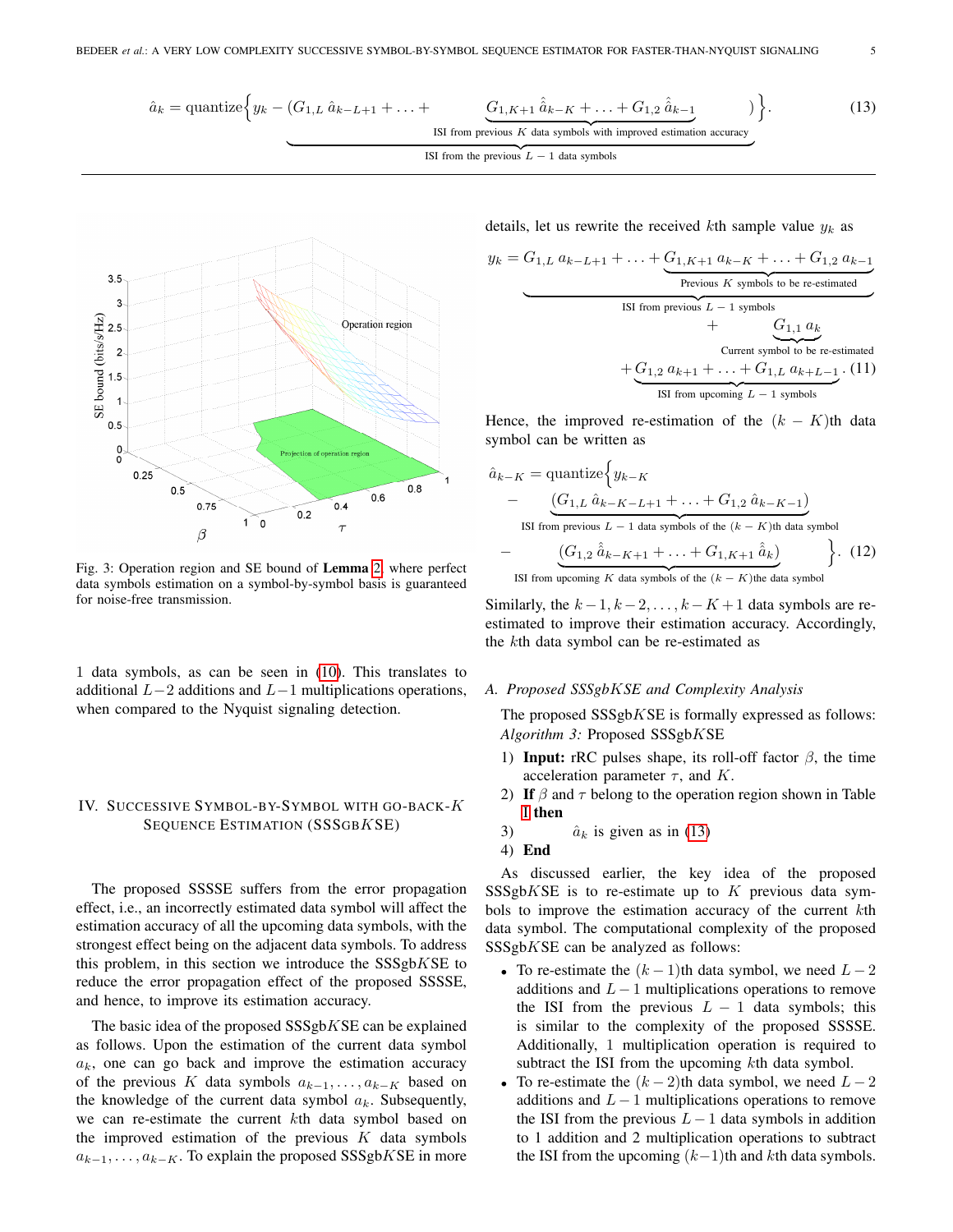<span id="page-5-1"></span>TABLE II: Computational complexity of the SSSSE and SSSgbKSE algorithms.

| Algorithm | addition operations No. | multiplication operations No. |
|-----------|-------------------------|-------------------------------|
| SSSSE     |                         |                               |
| SSSgbKSE  | $K(L-2) +$              |                               |

• The complexity of re-estimating up to previous  $K$  data symbol can be done in the same manner. For instance, to re-estimate the  $(k - K)$ th data symbol we need  $L - 2$ additions and  $L - 1$  multiplications operations to remove the ISI from the previous  $L - 1$  data symbols in addition to  $K - 1$  additions and K multiplications operations.

Hence, the required number of iterations for the proposed SSSgbKSE can be summarized as  $K(L-2)+1+2+\ldots+(K-$ 1) additions and  $K(L-1) + 1 + 2 + \ldots + K$  multiplications operations. The computational complexities of the proposed SSSSE and SSSgbKSE algorithms are summarized in Table [II.](#page-5-1)

The works in [\[11\]](#page-6-9), [\[13\]](#page-6-11) require a complexity of  $\mathcal{O}(N)$ to calculate the MMSE coefficients of the FDE. This is in addition to a complexity of  $\mathcal{O}(N \log(N))$  to perform the FFT and iFFT. Hence, the complexity of the FDEs in [\[11\]](#page-6-9), [\[13\]](#page-6-11) equals  $\mathcal{O}(N) + \mathcal{O}(N \log(N)) = \mathcal{O}(N \log(N))$ , i.e., the complexity is dominated by the FFT and iFFT operations. Such complexity is much higher than its counterparts of the proposed SSSSE and SSSgbKSE algorithms.

#### V. SIMULATION RESULTS

<span id="page-5-0"></span>In this section, we evaluate the performance of the proposed SSSSE and SSSgbKSE in estimating transmit data symbols of FTN signaling. We employ a rRC filter with roll-off factors  $\beta = 0.3$  and 0.5 (unless otherwise mentioned), and we consider the data symbols to be drawn from the constellation of QPSK. We consider a transmission of data block of length  $N = 1000$  data symbols and a cyclic prefix of length  $\nu = 10$ symbols when simulating the works in [\[11\]](#page-6-9), [\[13\]](#page-6-11). Hence, there is a loss of  $1\%$  of the SE of the works in [\[11\]](#page-6-9), [\[13\]](#page-6-11) and it is considered in our simulations to have a fair comparison with the proposed SSSSE and SSSgbKSE schemes. The SE is calculated as  $\frac{\log_2 M}{(1+\beta)\tau} \frac{N-\nu}{N}$ , where M is the constellation size.

Fig. [4](#page-5-2) depicts the BER of QPSK FTN signaling as a function of  $\frac{E_b}{N_o}$  for the proposed SSSSE, SSSgbKSE for  $K = 1, 2, 3$ , and the FDEs in [\[11\]](#page-6-9), [\[13\]](#page-6-11) for  $\beta = 0.3$  and a SE of 1.71 bits/sec/Hz. This means that the value of  $\tau$  used for our proposed SSSSE and SSSgbKSE is 0.9 and its value for the works in [\[11\]](#page-6-9), [\[13\]](#page-6-11) is set to 0.891. As can be seen in Fig. [4,](#page-5-2) increasing the value of  $K$  improves the BER performance of the proposed SSSgbKSE as expected. Additionally, going back up to  $K = 3$  data symbols approaches the optimal performance of the Nyquist ISI-free transmission for the given  $\beta$  and SE values. Fig. [4](#page-5-2) reveals that the proposed SSSgbKSE can achieve  $\frac{1.71-1.54}{1.54} = 11\%$  increase in the transmission rate without increasing the BER, the bandwidth, or the symbol energy, when compared to the Nyquist signaling (i.e., no ISI case). Additionally, Fig. [4](#page-5-2) shows the the proposed  $SSSgbKSE$ with  $K = 1$  and  $K = 2$  outperforms the works in [\[11\]](#page-6-9) and [\[13\]](#page-6-11), respectively.

<span id="page-5-2"></span>

Fig. 4: BER performance of QPSK FTN sequence estimation as a function of  $\frac{E_b}{N_a}$  using the proposed SSSSE, proposed SSSgbKSE, and FDEs in [\[11\]](#page-6-9), [\[13\]](#page-6-11) at  $\hat{\beta} = 0.3$  and SE of 1.71 bits/sec/Hz.

<span id="page-5-3"></span>

Fig. 5: BER performance of QPSK FTN sequence estimation as a function of  $\frac{E}{\lambda}$ and FDEs in [\[11\]](#page-6-9), [\[13\]](#page-6-11) at  $\beta = 0.5$  and spectral efficiency bound of  $\frac{\partial b}{\partial L}$  using the proposed SSSSE, proposed SSSgbKSE, 1.67 bits/sec/Hz.

Fig. [5](#page-5-3) plots the BER of QPSK FTN as a function of  $\frac{E_b}{N_o}$  for the proposed SSSSE, SSSgbKSE for  $K = 1, 2$ , and SDSE for  $\beta = 0.5$  and a SE of 1.67 bits/sec/Hz. This means that the value of  $\tau$  used for our proposed SSSSE and SSSgbKSE is 0.8 and its value for the works in [\[11\]](#page-6-9), [\[13\]](#page-6-11) is set to 0.792. Similar to the previous discussion on Fig. [4,](#page-5-2) going back for  $K = 2$  data symbols at  $\beta = 0.5$  and a SE of 1.67 bits/sec/Hz is enough to approach the performance of the Nyquist ISI-free transmission. One can infer from Fig. [5](#page-5-3) that the proposed SSSgbKSE can achieve 25% increase in the transmission rate without deteriorating the BER or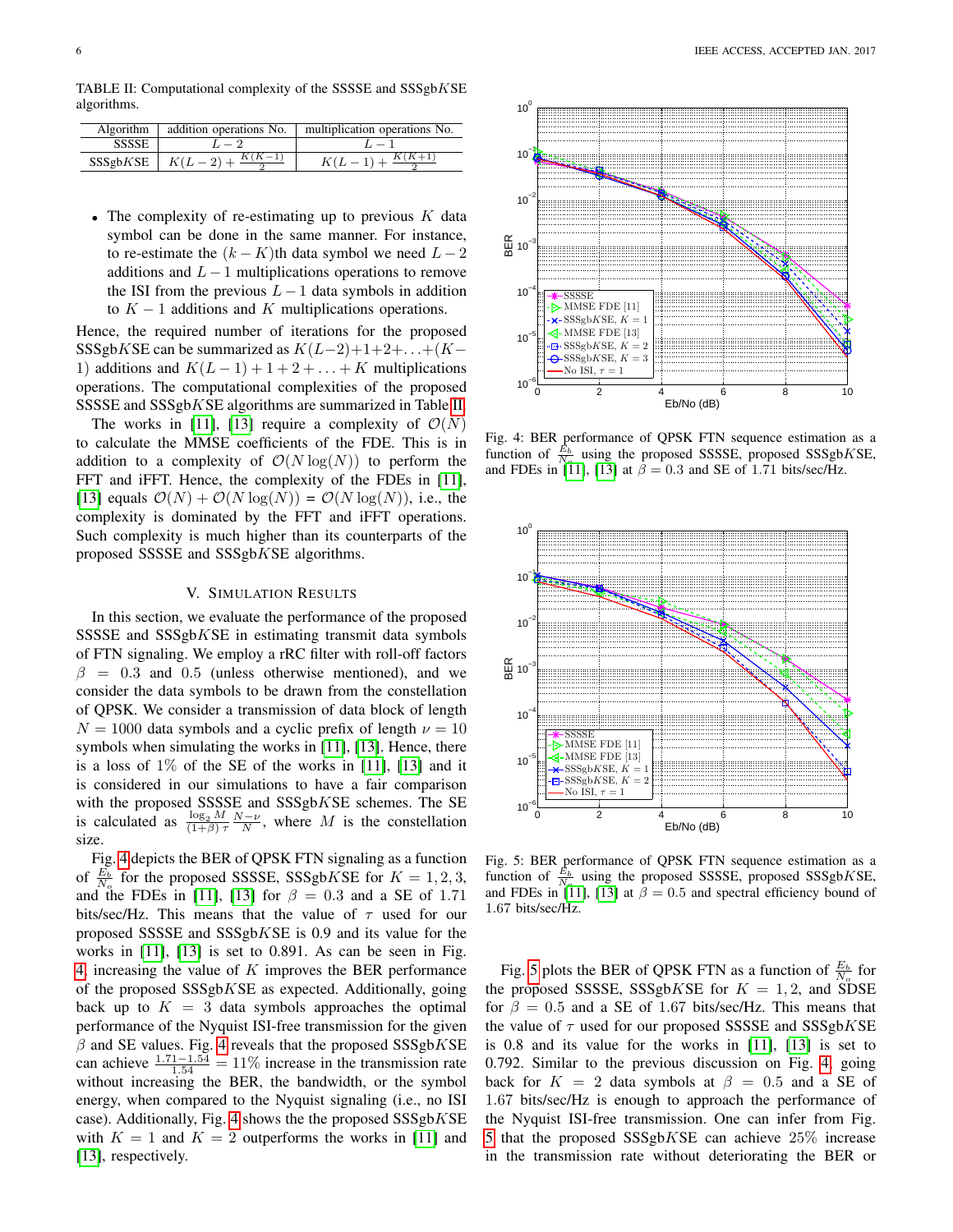<span id="page-6-13"></span>

Fig. 6: Spectral efficiency of QPSK Nyquist and FTN signaling as a function of  $\beta$  using the proposed SSSgbKSE at BER =  $10^{-4}$ .

increasing the bandwidth or the SNR, when compared to the Nyquist signaling. Additionally, the performance of the proposed SSSgbKSE with  $K = 2$  surpasses the performance of the works in [\[11\]](#page-6-9), [\[13\]](#page-6-11).

Fig. [6](#page-6-13) plots the SE of QPSK Nyquist (i.e., no ISI and  $\tau = 1$ ) and FTN signaling as a function of the roll-off factor  $\beta$  at the same SNR and BER = 10<sup>-4</sup>. In order to have a fair comparison, the value of  $\tau$  of the FTN signaling is selected to be the smallest value such that the proposed  $SSSgbKSE$  with  $K = 3$  achieves the same BER =  $10^{-4}$  of Nyquist signaling at the same SNR. As can be seen, the SE of FTN signaling is higher than its counterpart of Nyquist signaling for all values of  $\beta$ . For instance, at  $\beta = 0$  and 0.3 the proposed SSSgbKSE improves the SE by  $4\%$  and  $20.55\%$ , respectively, for the same BER and SNR values, when compared to Nyquist signaling. One can also infer from Fig. [6](#page-6-13) that the FTN signaling exploits the excess bandwidth of the rRC pulse as the gain in SE of the proposed SSSgbKSE increases for increasing the value of  $\beta$ . Additionally, results revealed that the proposed SSSgbKSE can achieve SE higher than the maximum SE of Nyquist signaling (2 bit/s/Hz achieved at  $\beta = 0$ ) for the range of  $\beta \in [0, 0.1].$ 

### VI. CONCLUSION

<span id="page-6-12"></span>FTN signaling is a promising non-orthogonal transmission technique capable of significantly increasing the spectral efficiency, when compared to the conventional Nyquist signaling. This paper presents the first attempt in the literature to detect FTN signaling on a symbol-by-symbol basis, i.e., with very low computational complexity. We proposed two novel sequence estimation techniques, namely, SSSSE and SSSgbKSE, to estimate the transmit data symbols of BPSK and QPSK FTN signaling. In particular, based on concepts of successive interference cancellation we found the operating region boundary (defined by the rRC pulse shape, its rolloff factor, and the time acceleration parameter), where the proposed SSSSE and SSSgbKSE can perfectly estimate the transmit data symbols for noise-free transmission.

For noisy transmission, the proposed SSSSE estimates the data symbols on a symbol-by-symbol basis, with a significant reduction in the computational complexity when compared to all the sequence estimation techniques from the literature. To overcome the error propagation effect in the SSSSE, the proposed SSSgb $KSE$  can go-back to re-estimate up to  $K$ data symbols, based on the knowledge of the current data symbol, and accordingly improves the estimation accuracy of the current data symbol based on the re-estimation of the previous  $K$  data symbols. The proposed schemes are of low complexity. More specifically, the proposed SSSSE requires additional  $L - 2$  additions and  $L - 1$  multiplications operations when compared to Nyquist signaling; while the proposed SSSgbKSE requires additional  $K(L-2) + \frac{K(K-1)}{2}$ additions and  $K(L-1) + \frac{K(K+1)}{2}$  multiplications operations. Simulation results showed that the proposed techniques are suitable for low ISI scenarios and can achieve up to 11.11% and 25% increase in the transmission rate at  $\beta = 0.3$  and 0.5, respectively, and up to 4% and 20.55% improvement in the spectral efficiency at  $\beta = 0$  and 0.3, respectively, when compared to Nyquist signaling, for the same SNR and BER. We showed that for low ISI scenarios choosing  $K = 2$  or 3 data symbols is sufficient to improve the BER performance. Additionally, results revealed that the proposed SSSgbKSE can achieve spectral efficiency higher than the maximum spectral efficiency of QPSK Nyquist signaling (2 bit/s/Hz achieved at  $\beta = 0$ ) for the range of  $\beta \in [0, 0.1]$ .

#### **REFERENCES**

- <span id="page-6-0"></span>[1] B. Saltzberg, "Intersymbol interference error bounds with application to ideal bandlimited signaling," *IEEE Trans. Inf. Theory*, vol. 14, no. 4, pp. 563–568, Jul. 1968.
- [2] R. Lucky, "Decision feedback and faster-than-Nyquist transmission," in *Proc. IEEE International Symposium on Information Theory (ISIT)*, Jun. 1970, pp. 15–19.
- <span id="page-6-1"></span>[3] J. Salz, "Optimum mean-square decision feedback equalization," *Bell Syst. Tech. J.*, vol. 52, no. 8, pp. 1341–1373, Oct. 1973.
- <span id="page-6-2"></span>[4] J. Mazo, "Faster-than-Nyquist signaling," *Bell Syst. Tech. J.*, vol. 54, no. 8, pp. 1451–1462, Oct. 1975.
- <span id="page-6-3"></span>[5] G. J. Foschini, "Contrasting performance of faster binary signaling with QAM," *Bell Syst. Tech. J.*, vol. 63, no. 8, pp. 1419–1445, Oct. 1984.
- <span id="page-6-4"></span>[6] F. Rusek and J. B. Anderson, "On information rates for faster than Nyquist signaling," in *Proc. IEEE Global Communication Conference (GLOBECOM)*, Dec. 2006, pp. 1–5.
- <span id="page-6-5"></span>[7] ——, "Constrained capacities for faster-than-Nyquist signaling," *IEEE Trans. Inf. Theory*, vol. 55, no. 2, pp. 764–775, Feb. 2009.
- <span id="page-6-6"></span>[8] A. D. Liveris and C. N. Georghiades, "Exploiting faster-than-Nyquist signaling," *IEEE Trans. Commun.*, vol. 51, no. 9, pp. 1502–1511, Sep. 2003.
- <span id="page-6-7"></span>[9] A. Prlja, J. B. Anderson, and F. Rusek, "Receivers for faster-than-Nyquist signaling with and without turbo equalization," in *Proc. IEEE International Symposium on Information Theory*, Jul. 2008, pp. 464– 468.
- <span id="page-6-8"></span>[10] J. B. Anderson, A. Prlja, and F. Rusek, "New reduced state space BCJR algorithms for the ISI channel," in *Proc. IEEE International Symposium on Information Theory (ISIT)*, Jun. 2009, pp. 889–893.
- <span id="page-6-9"></span>[11] S. Sugiura, "Frequency-domain equalization of faster-than-Nyquist signaling," *IEEE Wireless Commun. Lett.*, vol. 2, no. 5, pp. 555–558, Oct. 2013.
- <span id="page-6-10"></span>[12] S. Sugiura and L. Hanzo, "Frequency-domain-equalization-aided iterative detection of faster-than-Nyquist signaling," *IEEE Trans. Veh. Technol.*, vol. 64, no. 5, pp. 2122–2128, May 2015.
- <span id="page-6-11"></span>[13] T. Ishihara and S. Sugiura, "Frequency-domain equalization aided iterative detection of faster-than-Nyquist signaling with noise whitening," in *Proc. IEEE International Conference on Communications (ICC)*, May 2016, pp. 1–6.